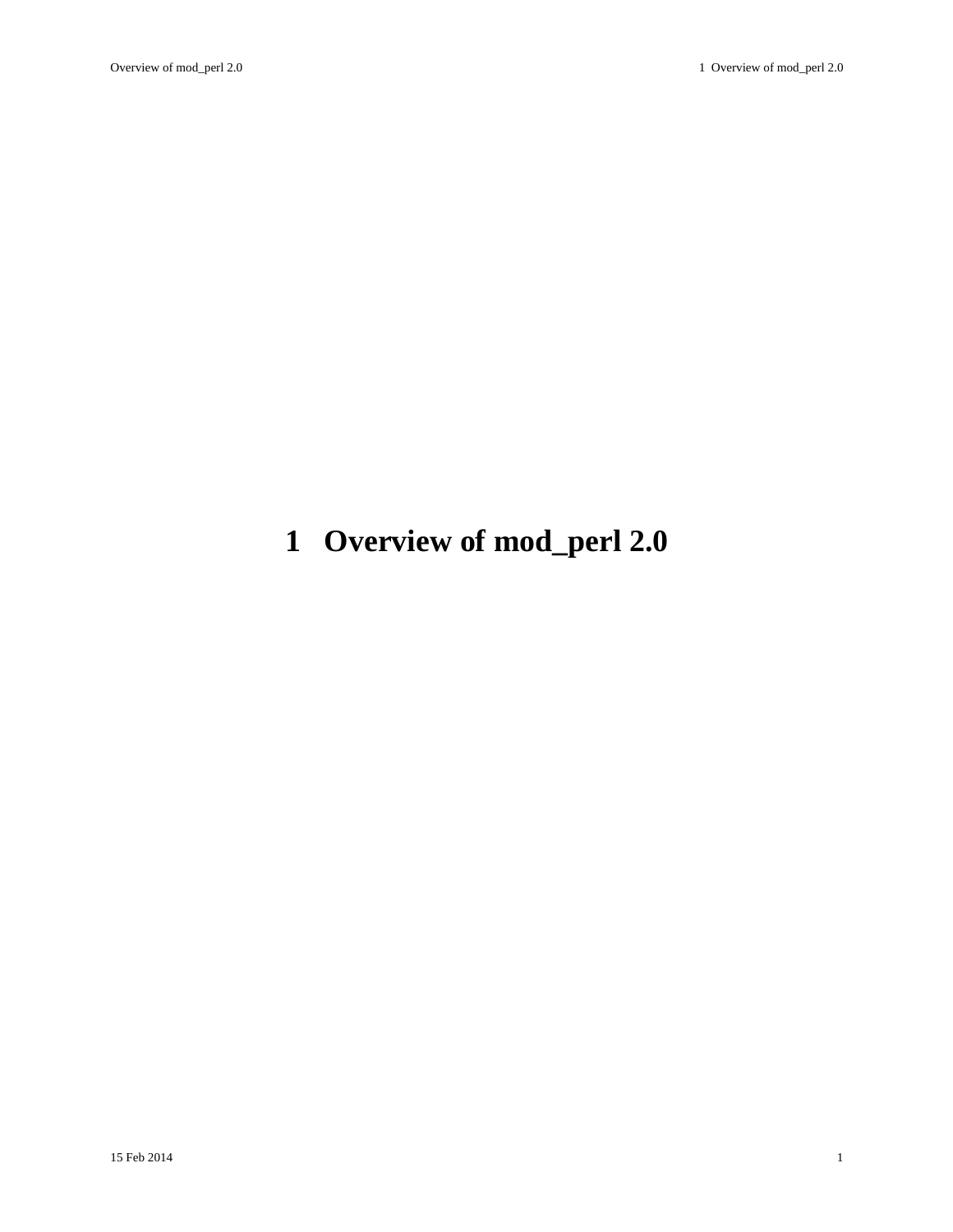# <span id="page-1-0"></span>**1.1 Description**

This chapter should give you a general idea about what mod\_perl 2.0 is and how it differs from mod\_perl 1.0. This chapter presents the new features of Apache 2.0, Perl 5.6.0 -- 5.8.0 and their influence on mod perl 2.0. The new MPM models from Apache 2.0 are also discussed.

## <span id="page-1-1"></span>**1.2 Version Naming Conventions**

In order to keep things simple, here and in the rest of the documentation we refer to mod\_perl 1.x series as mod perl 1.0 and to 2.0.x series as mod perl 2.0. Similarly we call Apache 1.3.x series as Apache 1.3 and 2.0.x as Apache 2.0. There is also Apache 2.1, which is a development track towards Apache 2.2.

# <span id="page-1-2"></span>**1.3 Why mod\_perl, The Next Generation**

mod\_perl was introduced in early 1996, both Perl and Apache have changed a great deal since that time. mod\_perl has adjusted to both along the way over the past 4 and a half years or so using the same code base. Over this course of time, the mod\_perl sources have become more and more difficult to maintain, in large part to provide compatibility between the many different flavors of Apache and Perl. And, compatibility across these versions and flavors is a more difficult goal for mod\_perl to reach that a typical Apache or Perl module, since mod\_perl reaches a bit deeper into the corners of Apache and Perl internals than most. Discussions of the idea to rewrite mod\_perl as version 2.0 started in 1998, but never made it much further than an idea. When Apache 2.0 development was underway it became clear that a rewrite of mod\_perl would be required to adjust to the new Apache architecture and API.

Of the many changes happening in Apache 2.0, the one which has the most significant impact on mod\_perl is the introduction of threads to the overall design. Threads have been a part of Apache on the win32 side since the Apache port was introduced. The mod perl port to win32 happened in version 1.00b1, released in June of 1997. This port enabled mod\_perl to compile and run in a threaded windows environment, with one major caveat: only one concurrent mod\_perl request could be handled at any given time. This was due to the fact that Perl did not introduce thread-safe interpreters until version 5.6.0, released in March of 2000. Contrary to popular belief, the "threads support" implemented in Perl 5.005 (released July 1998), did not make Perl thread-safe internally. Well before that version, Perl had the notion of "Multiplicity", which allowed multiple interpreter instances in the same process. However, these instances were not thread safe, that is, concurrent callbacks into multiple interpreters were not supported.

It just so happens that the release of Perl 5.6.0 was nearly at the same time as the first alpha version of Apache 2.0. The development of mod\_perl 2.0 was underway before those releases, but as both Perl 5.6.0 and Apache 2.0 were reaching stability, mod\_perl 2.0 was becoming more of a reality. In addition to the adjustments for threads and Apache 2.0 API changes, this rewrite of mod\_perl is an opportunity to clean up the source tree. This includes both removing the old backward compatibility bandaids and building a smarter, stronger and faster implementation based on lessons learned over the 4.5 years since mod\_perl was introduced.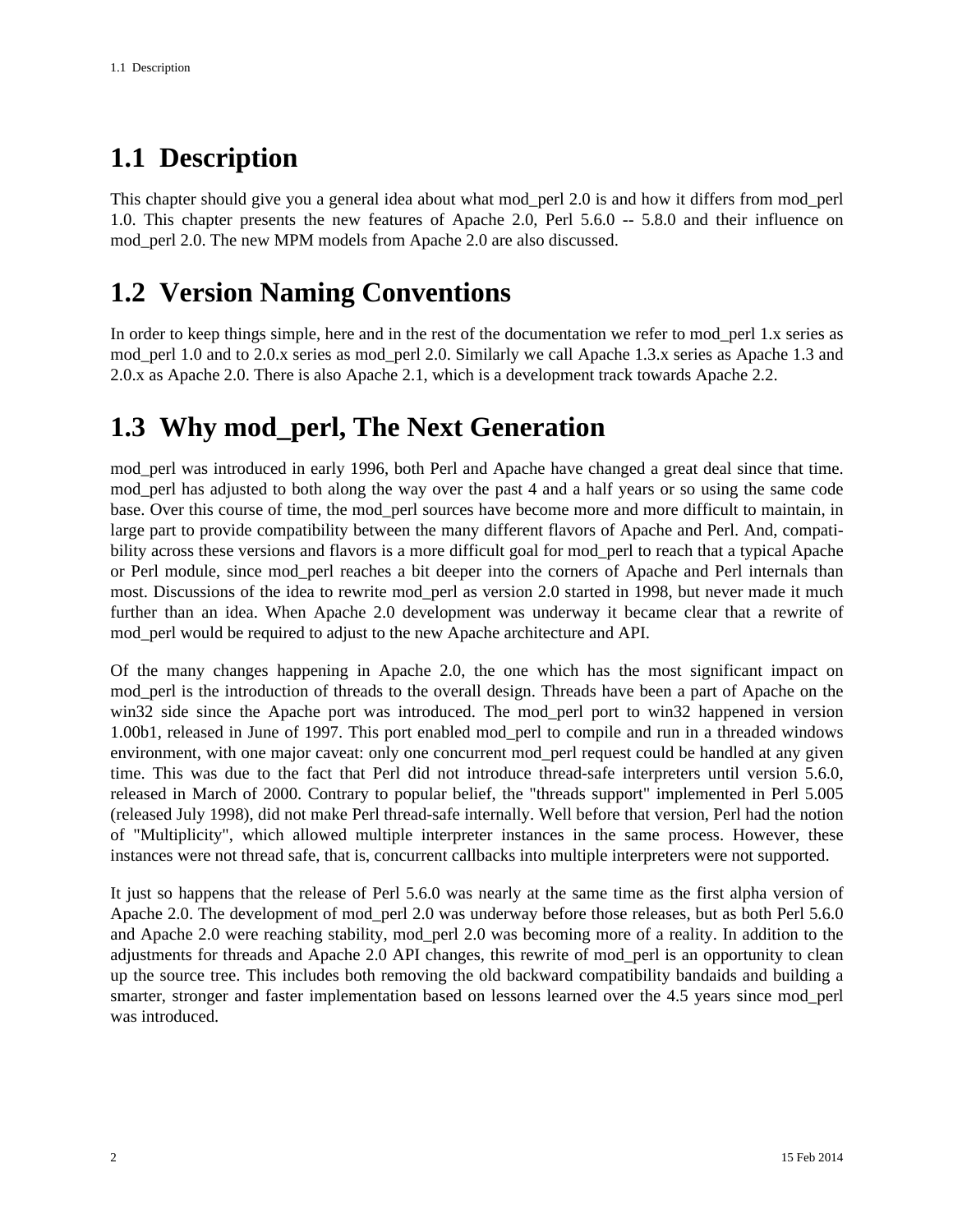The new version includes a mechanism for the automatic building of the Perl interface to Apache API, which allowed us to easily adjust mod\_perl 2.0 to the ever changing Apache 2.0 API, during its development period. Another important feature is the Apache::Test framework, which was originally developed for mod\_perl 2.0, but then was adopted by Apache 2.0 developers to test the core server features and third party modules. Moreover the tests written using the Apache: : Test framework could be run with Apache 1.0 and 2.0, assuming that both supported the same features.

There are multiple other interesting changes that have already happened to mod\_perl in version 2.0 and more will be developed in the future. Some of these are discussed in this chapter, others can be found in the rest of the mod\_perl 2.0 documentation.

### <span id="page-2-0"></span>**1.4 What's new in Apache 2.0**

Apache 2.0 has introduced numerous new features and enhancements. Here are the most important new features:

#### *Apache Portable Runtime* **(APR)**

Apache 1.3 has been ported to a very large number of platforms including various flavors of unix, win32, os/2, the list goes on. However, in 1.3 there was no clear-cut, pre-designed portability layer for third-party modules to take advantage of. APR provides this API layer in a very clean way. APR assists a great deal with mod\_perl portability. Combined with the portablity of Perl, mod\_perl 2.0 needs only to implement a portable build system, the rest comes "for free". A Perl interface is provided for certain areas of APR, such as the shared memory abstraction, but the majority of APR is used by mod\_perl "under the covers".

The APR uses the concept of memory pools, which significantly simplifies the memory management code and reduces the possibility of having memory leaks, which always haunt C programmers.

#### **I/O Filtering**

Filtering of Perl modules output has been possible for years since tied filehandle support was added to Perl. There are several modules, such as Apache2:: Filter and Apache:: OutputChain which have been written to provide mechanisms for filtering the STDOUT stream. There are several of these modules because no one's approach has quite been able to offer the ease of use one would expect, which is due simply to limitations of the Perl tied filehandle design. Another problem is that these filters can only filter the output of other Perl modules. C modules in Apache 1.3 send data directly to the client and there is no clean way to capture this stream. Apache 2.0 has solved this problem by introducing a filtering API. With the baseline I/O stream tied to this filter mechansim, any module can filter the output of any other module, with any number of filters in between. Using this new feature things like SSL, data (de-)compression and other data manipulations are done very easily.

#### *Multi Processing Model modules* **(MPMs).**

In Apache 1.3 concurrent requests were handled by multiple processes, and the logic to manage these processes lived in one place, *http\_main.c*, 7700 some odd lines of code. If Apache 1.3 is compiled on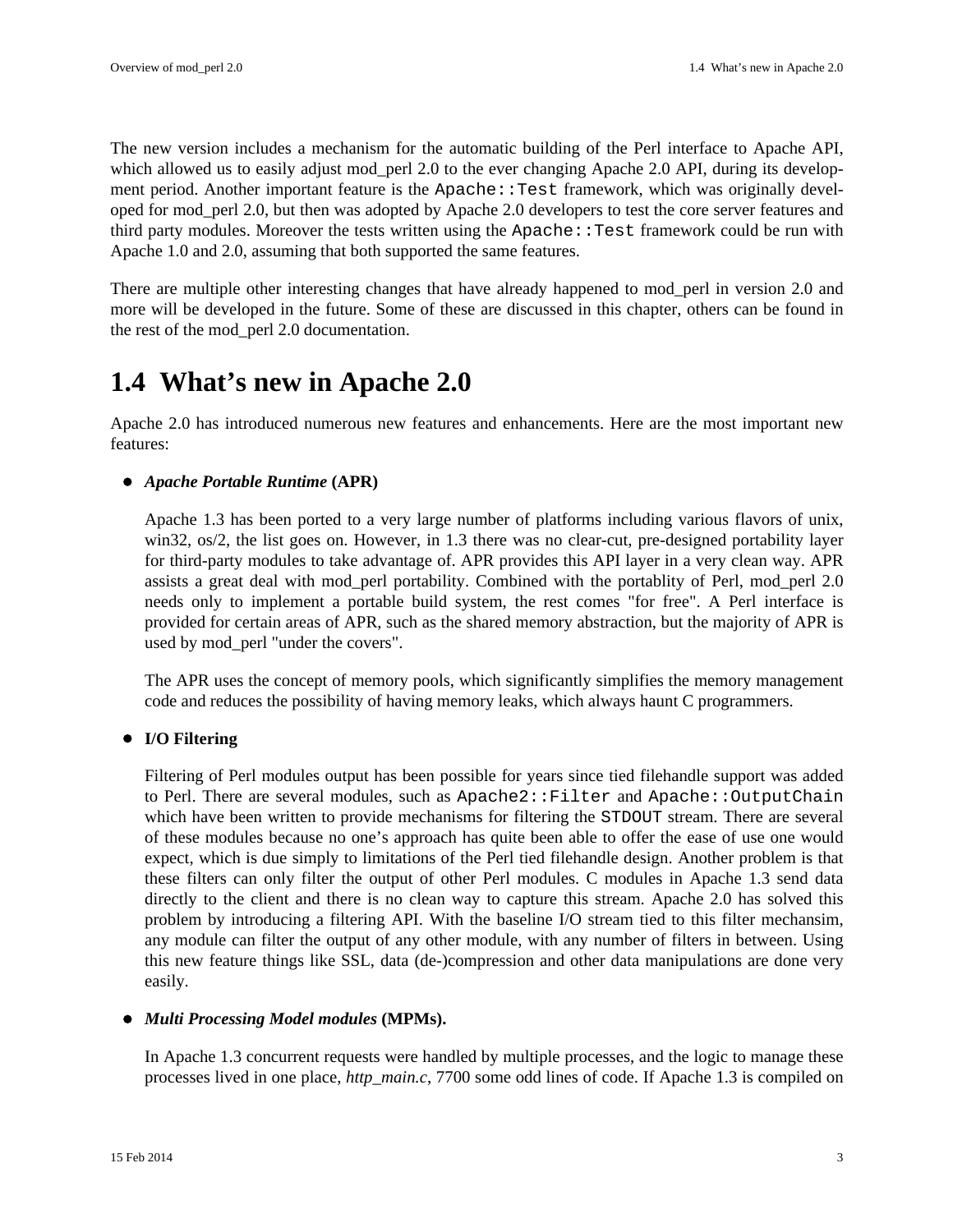a Win32 system large parts of this source file are redefined to handle requests using threads. Now suppose you want to change the way Apache 1.3 processes requests, say, into a DCE RPC listener. This is possible only by slicing and dicing *http\_main.c* into more pieces or by redefining the *standalone main* function, with a -DSTANDALONE MAIN=your function compile time flag. Neither of which is a clean, modular mechanism.

Apache-2.0 solves this problem by introducing *Multi Processing Model modules*, better known as *MPMs*. The task of managing incoming requests is left to the MPMs, shrinking *http\_main.c* to less than 500 lines of code. Now it's possible to write different processing modules specific to various platforms. For example the Apache 2.0 on Windows is much more efficient now, since it uses *mpm\_winnt* which deploys the native Windows features.

Here is a partial list of major MPMs available as of this writing.

#### **prefork**

The *prefork* MPM emulates Apache 1.3's preforking model, where each request is handled by a different forked child process.

#### **worker**

The *worker* MPM implements a hybrid multi-process multi-threaded approach based on the *pthreads* standard. It uses one acceptor thread, multiple worker threads.

#### **mpmt\_os2, netware, winnt and beos**

These MPMs also implement the hybrid multi-process/multi-threaded model, with each based on native OS thread implementations.

#### **perchild**

The *perchild* MPM is similar to the *worker* MPM, but is extended with a mechanism which allows mapping of requests to virtual hosts to a process running under the user id and group configured for that host. This provides a robust replacement for the *suexec* mechanism.

META: as of this writing this mpm is not working

On platforms that support more than one MPM, it's possible to switch the used MPMs as the need change. For example on Unix it's possible to start with a preforked module. Then when the demand is growing and the code matures, it's possible to migrate to a more efficient threaded MPM, assuming that the code base is capable of running in the threaded environment.

#### **Protocol Modules**

Apache 1.3 is hardwired to speak only one protocol, HTTP. Apache 2.0 has moved to more of a "server framework" architecture making it possible to plugin handlers for protocols other than HTTP. The protocol module design also abstracts the transport layer so protocols such as SSL can be hooked into the server without requiring modifications to the Apache source code. This allows Apache to be extended much further than in the past, making it possible to add support for protocols such as FTP,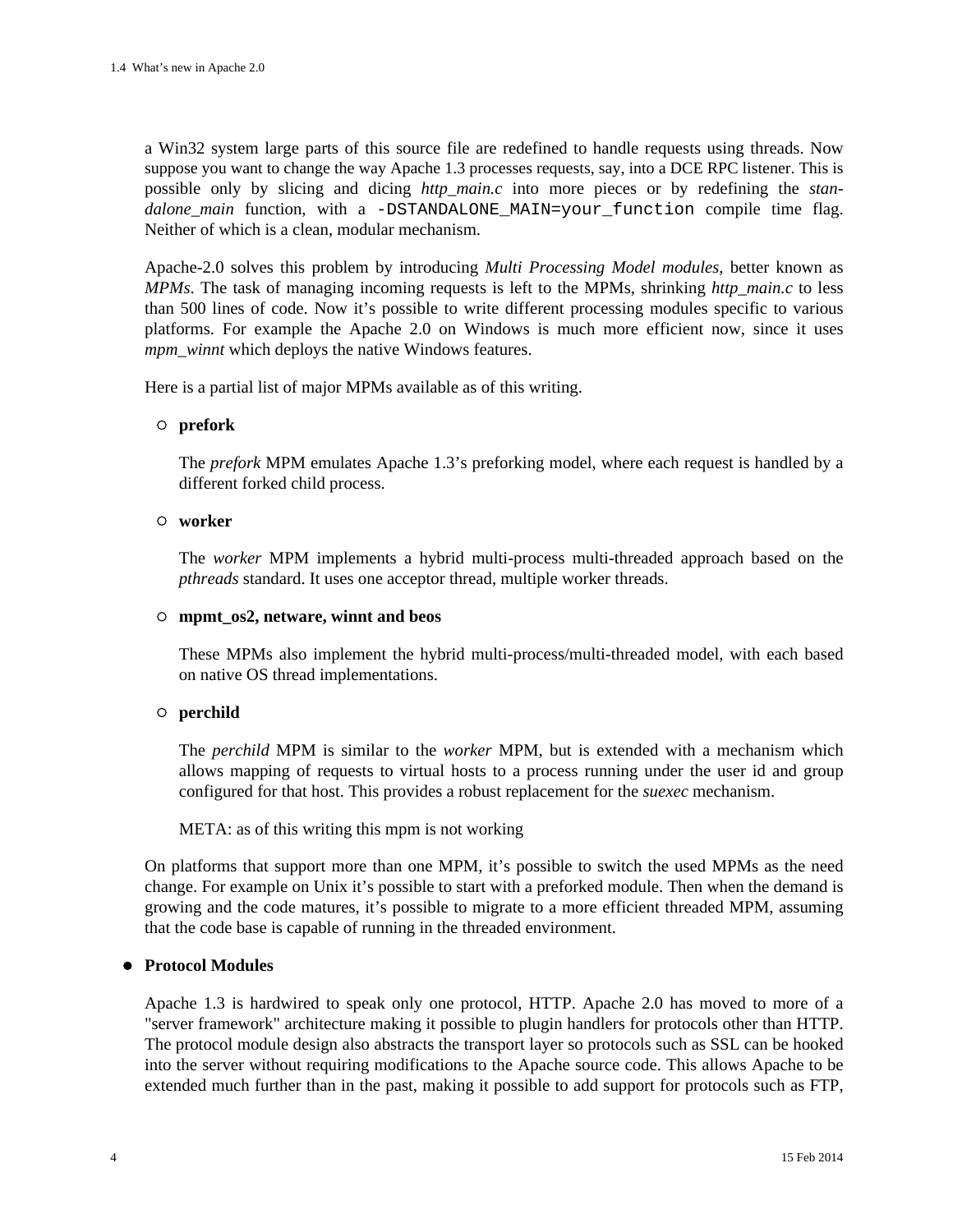SMTP, RPC flavors and the like. The main advantage being that protocol plugins can take advantage of Apache's portability, process/thread management, configuration mechanism and plugin API.

#### **Parsed Configuration Tree**

When configuration files are read by Apache 1.3, it hands off the parsed text to module configuration directive handlers and discards that text afterwards. With Apache 2.0, the configuration files are first parsed into a tree structure, which is then walked to pass data down to the modules. This tree is then left in memory with an API for accessing it at request time. The tree can be quite useful for other modules. For example, in 1.3, mod info has its own configuration parser and parses the configuration files each time you access it. With 2.0 there is already a parse tree in memory, which mod\_info can then walk to output its information.

If a mod perl 1.0 module wants access to configuration information, there are two approaches. A module can "subclass" directive handlers, saving a copy of the data for itself, then returning **DECLINE** CMD so the other modules are also handed the info. Or, the  $\frac{1}{2}$ Apache2::PerlSections: Save variable can be set to save <Perl> configuration in the  $\alpha$ Pache2: ReadConfig:: namespace. Both methods are rather kludgy, version 2.0 provides a Perl interface to the Apache configuration tree.

All these new features boost the Apache performance, scalability and flexibility. The APR helps the overall performance by doing lots of platform specific optimizations in the APR internals, and giving the developer the API which was already greatly optimized.

Apache 2.0 now includes special modules that can boost performance. For example the mod\_mmap\_static module loads webpages into the virtual memory and serves them directly avoiding the overhead of *open()* and *read()* system calls to pull them in from the filesystem.

The I/O layering is helping performance too, since now modules don't need to waste memory and CPU cycles to manually store the data in shared memory or *pnotes* in order to pass the data to another module, e.g., in order to provide response's gzip compression.

And of course a not least important impact of these features is the simplification and added flexibility for the core and third party Apache module developers.

## <span id="page-4-0"></span>**1.5 What's new in Perl 5.6.0 - 5.8.0**

As we have mentioned earlier Perl 5.6.0 is the minimum requirement for mod\_perl 2.0. Though as we will see later certain new features work only with Perl 5.8.0 and higher.

These are the important changes in the recent Perl versions that had an impact on mod\_perl. For a complete list of changes see the corresponding to the used version *perldelta* manpages (*<http://perldoc.perl.org/perl56delta.html>*, *<http://perldoc.perl.org/perl561delta.html>* and *<http://perldoc.perl.org/perldelta.html>*).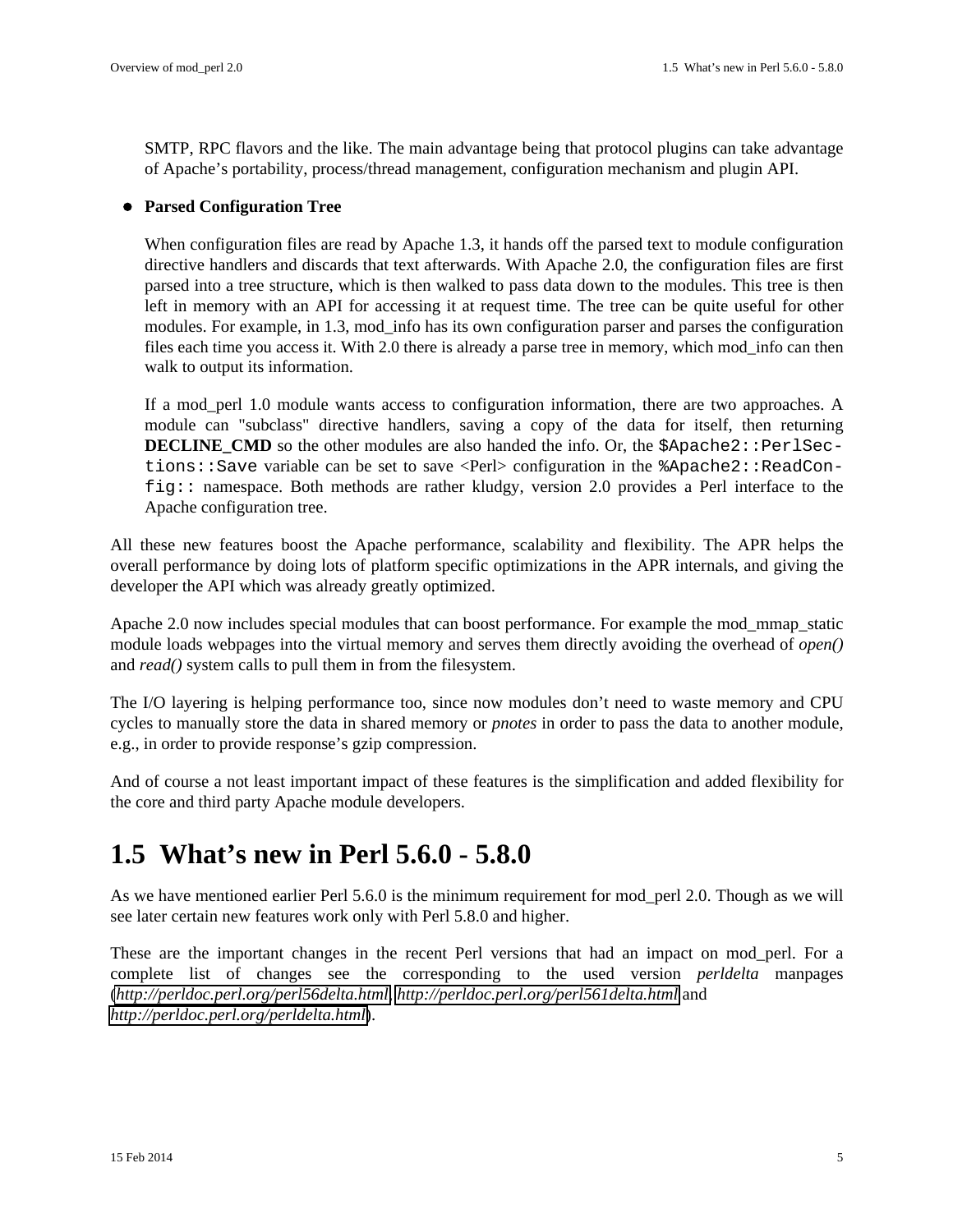The 5.6 Perl generation has introduced the following features:

- The beginnings of support for running multiple interpreters concurrently in different threads. In conjunction with the perl\_clone() API call, which can be used to selectively duplicate the state of any given interpreter, it is possible to compile a piece of code once in an interpreter, clone that interpreter one or more times, and run all the resulting interpreters in distinct threads. See the *perlembed* (*<http://perldoc.perl.org/perlembed.html>*) and *perl561delta* (*<http://perldoc.perl.org/perl561delta.html>*) manpages.
- The core support for declaring subroutine attributes, which is used by mod perl 2.0's *method handlers*. See the *attributes* manpage.
- The *warnings* pragma, which allows to force the code to be super clean, via the setting:

use warnings FATAL => 'all';

which will abort any code that generates warnings. This pragma also allows a fine control over what warnings should be reported. See the *perllexwarn* (*<http://perldoc.perl.org/perllexwarn.html>*) manpage.

- Certain CORE:: functions now can be overridden via CORE::GLOBAL:: namespace. For example mod\_perl now can override CORE::exit() via CORE::GLOBAL::exit. See the *perlsub* (*<http://perldoc.perl.org/perlsub.html>*) manpage.
- The XSLoader extension as a simpler alternative to DynaLoader. See the *XSLoader* manpage.
- The large file support. If you have filesystems that support "large files" (files larger than 2 gigabytes), you may now also be able to create and access them from Perl. See the *perl561delta* (*<http://perldoc.perl.org/perl561delta.html>*) manpage.
- Multiple performance enhancements were made. See the *perl561delta* (*<http://perldoc.perl.org/perl561delta.html>*) manpage.
- Numerous memory leaks were fixed. See the *perl561delta* (*<http://perldoc.perl.org/perl561delta.html>*) manpage.
- Improved security features: more potentially unsafe operations taint their results for improved security. See the *perlsec* (*<http://perldoc.perl.org/perlsec.html>*) and *perl561delta* (*<http://perldoc.perl.org/perl561delta.html>*) manpages.
- Available on new platforms: GNU/Hurd, Rhapsody/Darwin, EPOC.

Overall multiple bugs and problems very fixed in the Perl 5.6.1, so if you plan on running the 5.6 generation, you should run at least 5.6.1. It is possible that when this tutorial is printed 5.6.2 will be out.

The Perl 5.8.0 has introduced the following features: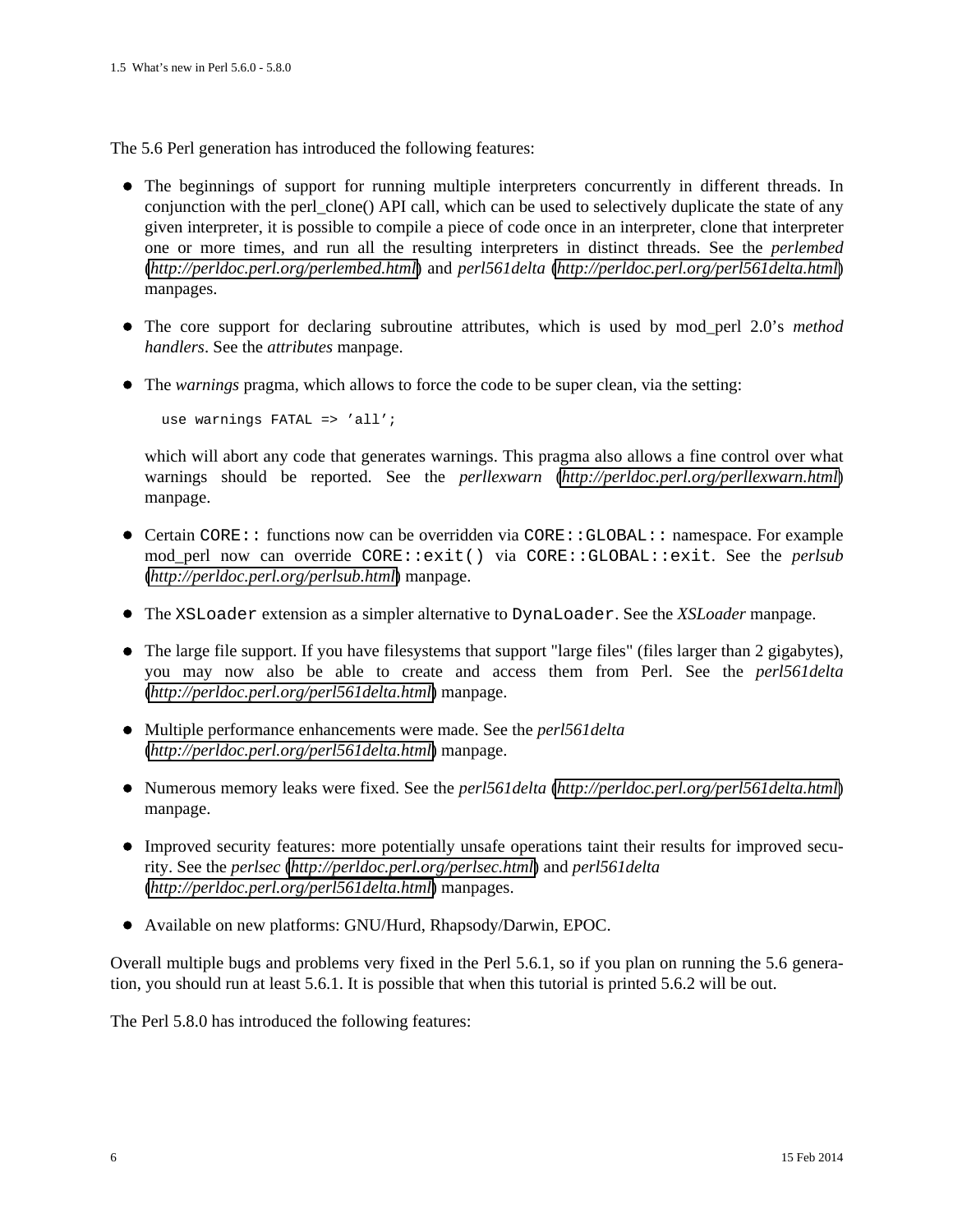The introduced in 5.6.0 experimental PerlIO layer has been stabilized and become the default IO layer in 5.8.0. Now the IO stream can be filtered through multiple layers. See the *perlapio* (*<http://perldoc.perl.org/perlapio.html>*) and *perliol* (*<http://perldoc.perl.org/perliol.html>*) manpages.

For example this allows mod\_perl to inter-operate with the APR IO layer and even use the APR IO layer in Perl code. See the APR:: PerlIO manpage.

Another example of using the new feature is the extension of the open() functionality to create anonymous temporary files via:

open my \$fh, "+>", undef or die \$!;

That is a literal undef(), not an undefined value. See the open() entry in the *perlfunc* manpage (*<http://perldoc.perl.org/functions/open.html>*).

- More overridable via CORE::GLOBAL:: keywords. See the *perlsub* (*<http://perldoc.perl.org/perlsub.html>*) manpage.
- The signal handling in Perl has been notoriously unsafe because signals have been able to arrive at inopportune moments leaving Perl in inconsistent state. Now Perl delays signal handling until it is safe.
- File::Temp was added to allow a creation of temporary files and directories in an easy, portable, and secure way. See the *File::Temp* manpage.
- $\bullet$  A new command-line option,  $-t$  is available. It is the little brother of  $-T$ : instead of dying on taint violations, lexical warnings are given. This is only meant as a temporary debugging aid while securing the code of old legacy applications. **This is not a substitute for -T.** See the *perlrun* (*<http://perldoc.perl.org/perlrun.html>*) manpage.

A new special variable  $\frac{1}{2}$   $\frac{1}{2}$  was introduced. It indicates whether taint mode is enabled. See the *perlvar* (*<http://perldoc.perl.org/perlvar.html>*) manpage.

- Threads implementation is much improved since 5.6.
- A much better support for Unicode.
- Numerous bugs and memory leaks fixed. For example now you can localize the tied Apache::DBI filehandles without leaking memory.
- Available on new platforms: AtheOS, Mac OS Classic, Mac OS X, MinGW, NCR MP-RAS, NonStop-UX, NetWare and UTS. The following platforms are again supported: BeOS, DYNIX/ptx, POSIX-BC, VM/ESA, z/OS (OS/390).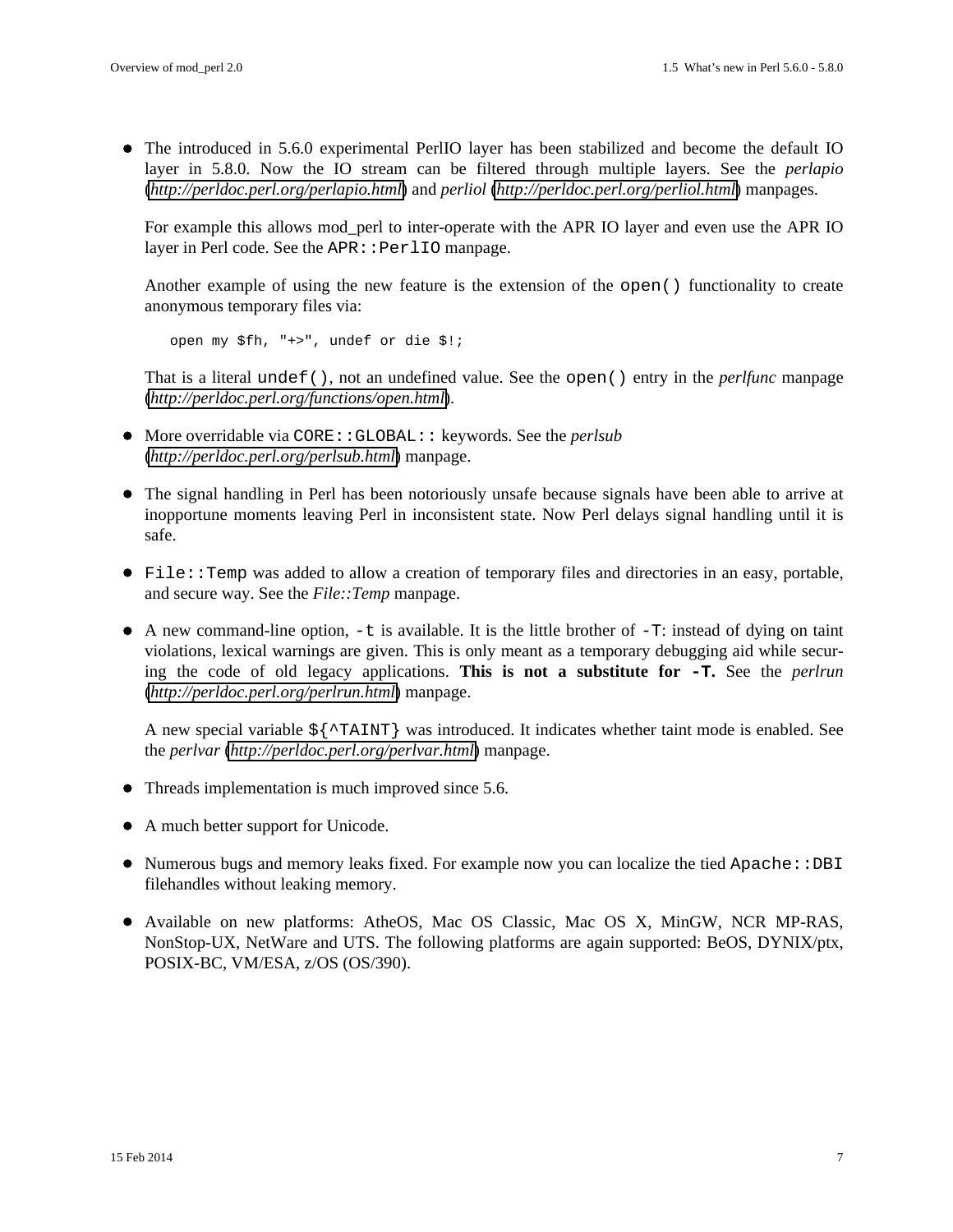# <span id="page-7-0"></span>**1.6 What's new in mod\_perl 2.0**

The new features introduced by Apache 2.0 and Perl 5.6 and 5.8 generations provide the base of the new mod\_perl 2.0 features. In addition mod\_perl 2.0 re-implements itself from scratch providing such new features as new build and testing framework. Let's look at the major changes since mod\_perl 1.0.

### <span id="page-7-1"></span>*1.6.1 Threads Support*

In order to adapt to the Apache 2.0 threads architecture (for threaded MPMs), mod\_perl 2.0 needs to use thread-safe Perl interpreters, also known as "ithreads" (Interpreter Threads). This mechanism can be enabled at compile time and ensures that each Perl interpreter uses its private PerlInterpreter structure for storing its symbol tables, stacks and other Perl runtime mechanisms. When this separation is engaged any number of threads in the same process can safely perform concurrent callbacks into Perl. This of course requires each thread to have its own PerlInterpreter object, or at least that each instance is only accessed by one thread at any given time.

The first mod\_perl generation has only a single PerlInterpreter, which is constructed by the parent process, then inherited across the forks to child processes. mod\_perl 2.0 has a configurable number of PerlInterpreters and two classes of interpreters, *parent* and *clone*. A *parent* is like that in mod\_perl 1.0, where the main interpreter created at startup time compiles any pre-loaded Perl code. A *clone* is created from the parent using the Perl API *perl\_clone()*

(*<http://perldoc.perl.org/perlapi.html#Cloning-an-interpreter>*) function. At request time, *parent* interpreters are only used for making more *clones*, as the *clones* are the interpreters which actually handle requests. Care is taken by Perl to copy only mutable data, which means that no runtime locking is required and read-only data such as the syntax tree is shared from the *parent*, which should reduce the overall mod\_perl memory footprint.

Rather than create a PerlInterpreter per-thread by default, mod\_perl creates a pool of interpreters. The pool mechanism helps cut down memory usage a great deal. As already mentioned, the syntax tree is shared between all cloned interpreters. If your server is serving more than mod\_perl requests, having a smaller number of PerlInterpreters than the number of threads will clearly cut down on memory usage. Finally and perhaps the biggest win is memory re-use: as calls are made into Perl subroutines, memory allocations are made for variables when they are used for the first time. Subsequent use of variables may allocate more memory, e.g. if a scalar variable needs to hold a longer string than it did before, or an array has new elements added. As an optimization, Perl hangs onto these allocations, even though their values "go out of scope". mod\_perl 2.0 has a much better control over which PerlInterpreters are used for incoming requests. The interpreters are stored in two linked lists, one for available interpreters and another for busy ones. When needed to handle a request, one interpreter is taken from the head of the available list and put back into the head of the same list when done. This means if for example you have 10 interpreters configured to be cloned at startup time, but no more than 5 are ever used concurrently, those 5 continue to reuse Perl's allocations, while the other 5 remain much smaller, but ready to go if the need arises.

Various attributes of the pools are configurable using threads mode specific directives.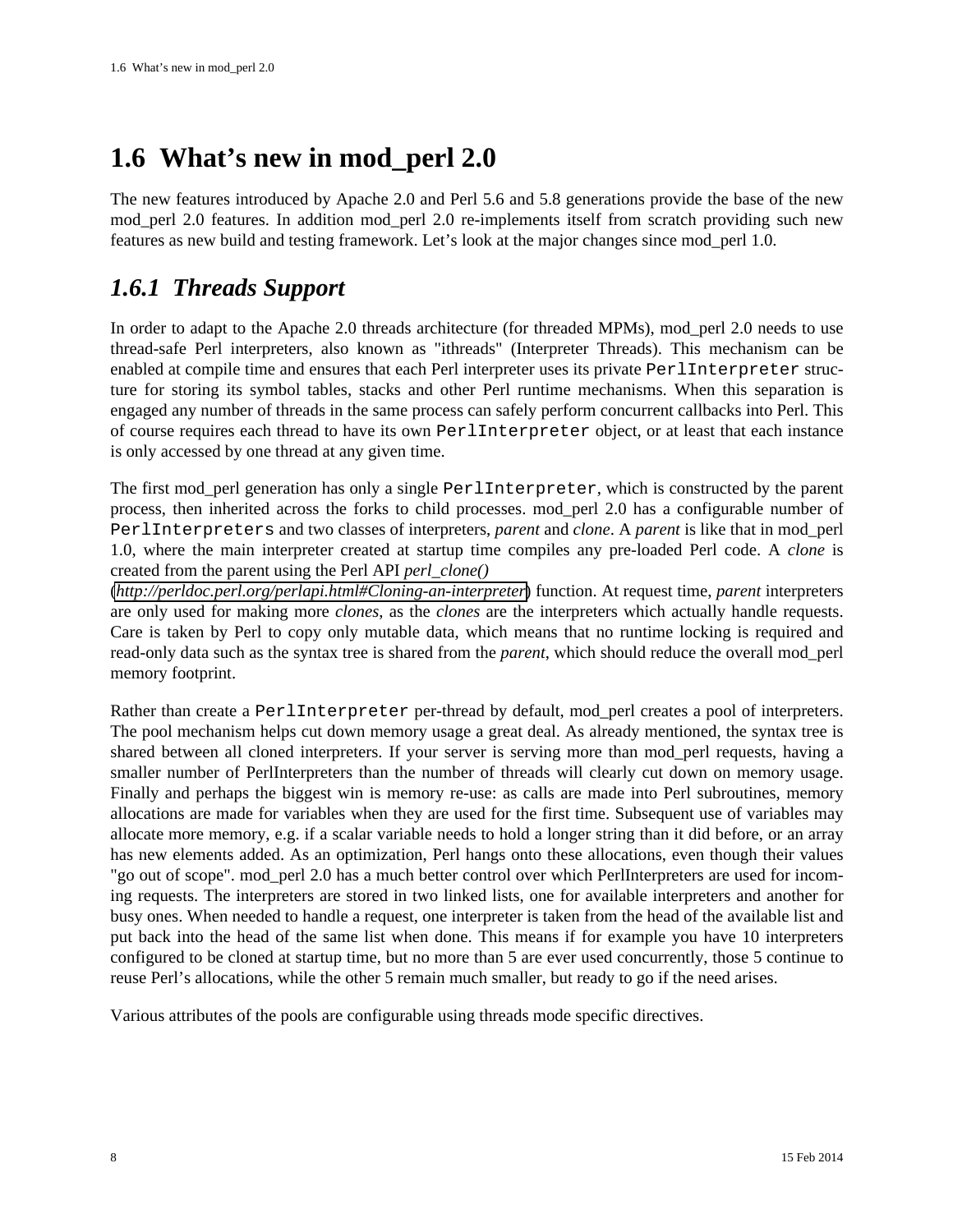The interpreters pool mechanism has been abstracted into an API known as "tipool", *Thread Item Pool*. This pool can be used to manage any data structure, in which you wish to have a smaller number than the number of configured threads. For example a replacement for Apache: :DBI based on the *tipool* will allow to reuse database connections between multiple threads of the same process.

### <span id="page-8-0"></span>*1.6.2 Thread-environment Issues*

While mod\_perl itself is thread-safe, you may have issues with the thread-safety of your code. For more information refer to Threads Coding Issues Under mod\_perl.

Another issue is that "global" variables are only global to the interpreter in which they are created. It's possible to share variables between several threads running in the same process. For more information see: Shared Variables.

### <span id="page-8-1"></span>*1.6.3 Perl Interface to the APR and Apache APIs*

As we have mentioned earlier, Apache 2.0 uses two APIs:

- the Apache Portable APR (APR) API, which implements a portable and efficient API to handle generically work with files, sockets, threads, processes, shared memory, etc.
- the Apache API, which handles issues specific to the web server.

In mod\_perl 1.0, the Perl interface back into the Apache API and data structures was done piecemeal. As functions and structure members were found to be useful or new features were added to the Apache API, the XS code was written for them here and there.

mod perl 2.0 generates the majority of XS code and provides thin wrappers where needed to make the API more Perlish. As part of this goal, nearly the entire APR and Apache API, along with their public data structures are covered from the get-go. Certain functions and structures which are considered "private" to Apache or otherwise un-useful to Perl aren't glued. Most of the API behaves just as it did in mod\_perl 1.0, so users of the API will not notice the difference, other than the addition of many new methods. Where API has changed a special back compatibility module can be used.

In mod\_perl 2.0 the APR API resides in the  $APR:$ : namespace, and obviously the  $Apache2:$ : namespace is mapped to the Apache API.

And in the case of APR, it is possible to use APR modules outside of Apache, for example:

```
 % perl -MAPR -MAPR::UUID -le 'print APR::UUID->new->format'
b059a4b2-d11d-b211-bc23-d644b8ce0981
```
The mod\_perl 2.0 generator is a custom suite of modules specifically tuned for gluing Apache and allows for complete control over *everything*, providing many possibilities none of *xsubpp*, *SWIG* or *Inline.pm* are designed to do. Advantages to generating the glue code include: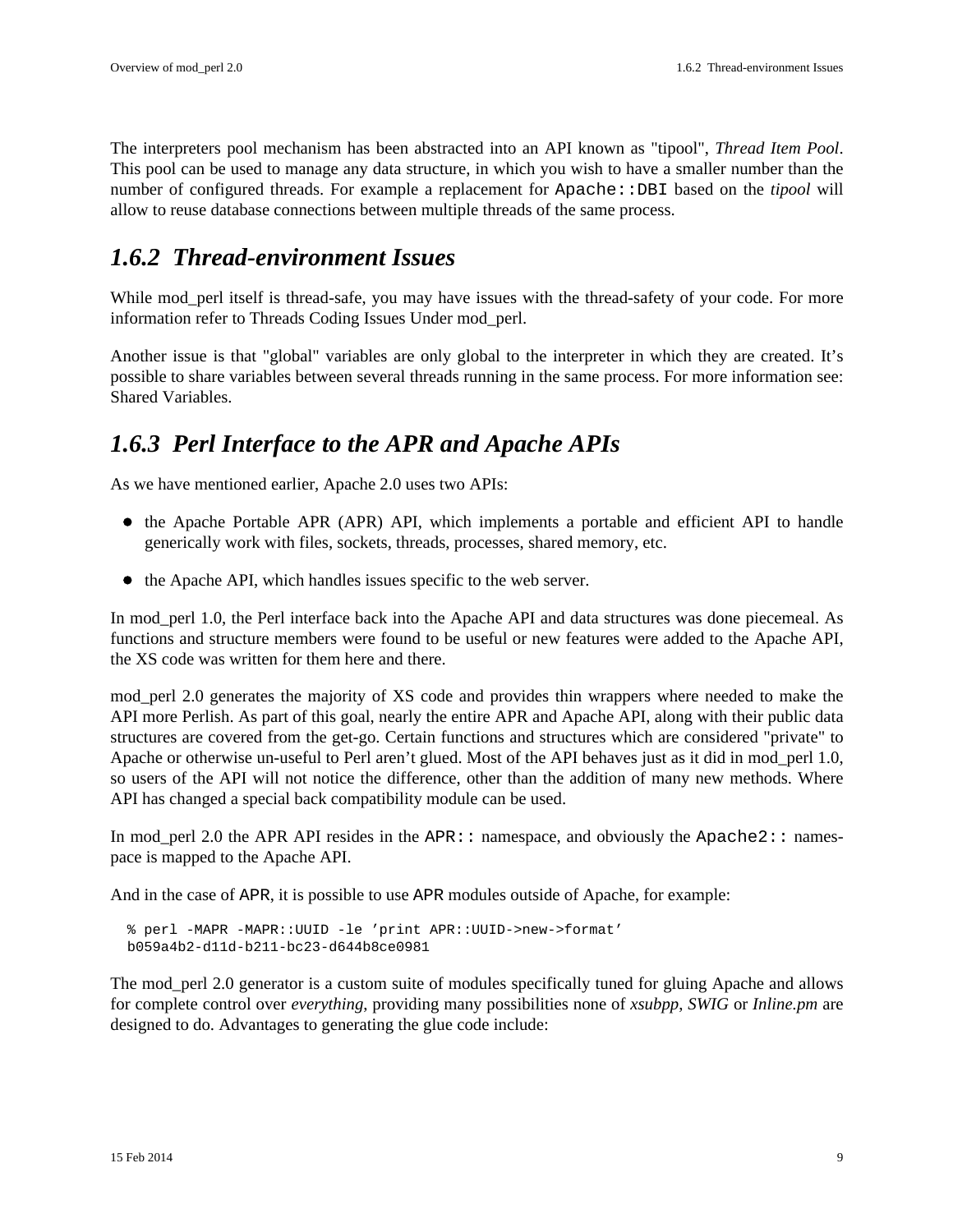- Not tied tightly to x subpp
- Easy adjustment to Apache 2.0 API/structure changes
- Easy adjustment to Perl changes (e.g., Perl 6)
- Ability to "discover" hookable third-party C modules.
- Cleanly take advantage of features in newer Perls
- Optimizations can happen across-the-board with one-shot
- Possible to AUTOLOAD XSUBs
- Documentation can be generated from code
- Code can be generated from documentation

### <span id="page-9-0"></span>**1.7 Integration with 2.0 Filtering**

The mod\_perl 2.0 interface to the Apache filter API comes in two flavors. First, similar to the C API, where bucket brigades need to be manipulated. Second, streaming filtering, is much simpler than the C API, since it hides most of the details underneath. For a full discussion on filters and implementation examples refer to the Input and Output Filters chapter.

### <span id="page-9-1"></span>*1.7.1 Other New Features*

In addition to the already mentioned new features, the following are of a major importance:

- Apache 2.0 protocol modules are supported. Later we will see an example of a protocol module running on top of mod\_perl 2.0.
- mod\_perl 2.0 provides a very simply to use interface to the Apache filtering API. We will present a filter module example later on.
- A feature-full and flexible Apache::Test framework was developed especially for mod\_perl testing. While used to test the core mod\_perl features, it is used by third-party module writers to easily test their modules. Moreover Apache: : Test was adopted by Apache and currently used to test both Apache 1.3, 2.0 and other ASF projects. Anything that runs top of Apache can be tested with Apache: : Test, be the target written in Perl, C, PHP, etc.
- The support of the new MPMs model makes mod\_perl 2.0 can scale better on wider range of platforms. For example if you've happened to try mod\_perl 1.0 on Win32 you probably know that the requests had to be serialized, i.e. only a single request could be processed at a time, rendering the Win32 platform unusable with mod perl as a heavy production service. Thanks to the new Apache MPM design, now mod\_perl 2.0 can be used efficiently on Win32 platforms using its native *win32* MPM.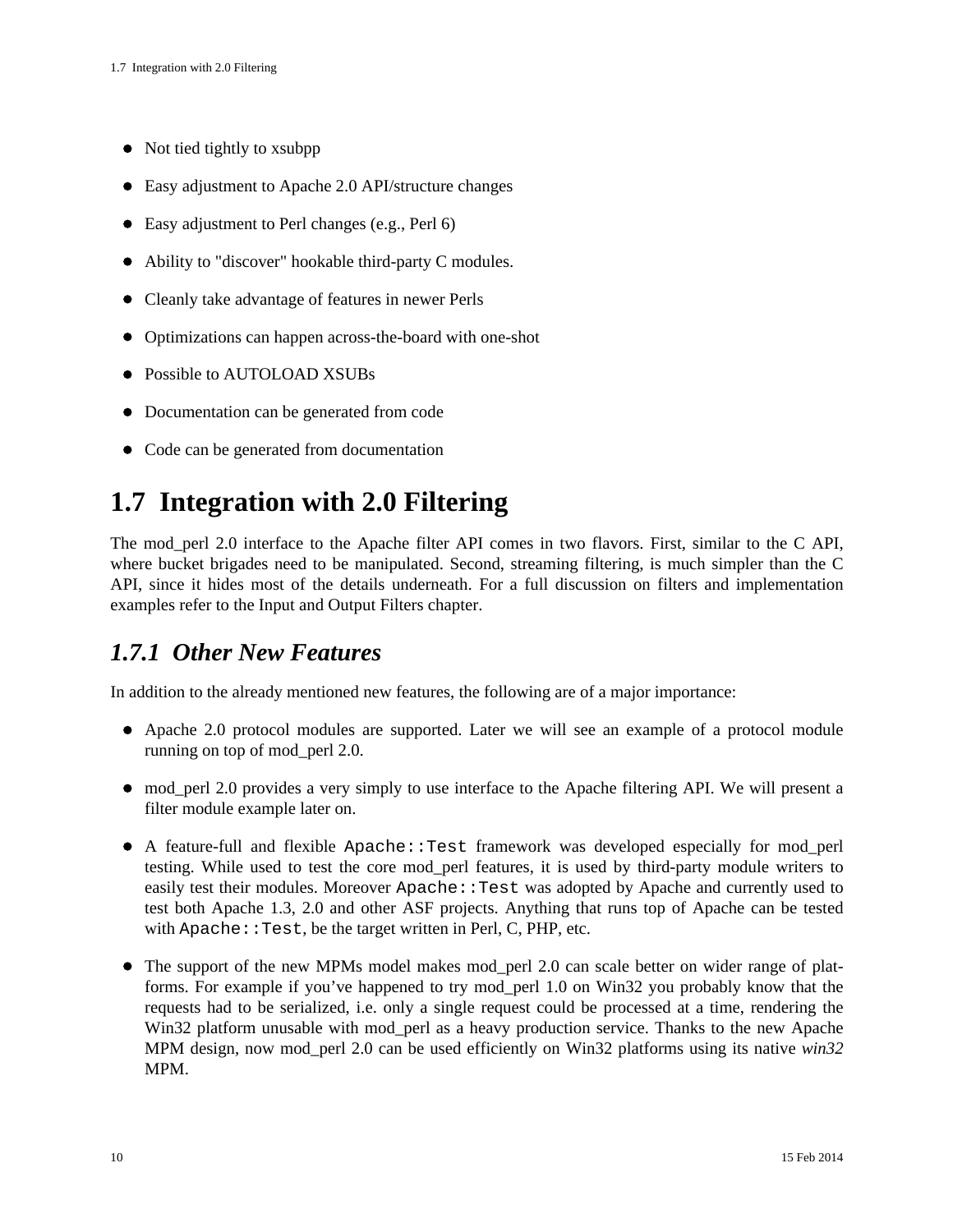### <span id="page-10-0"></span>*1.7.2 Optimizations*

The rewrite of mod\_perl gives us the chances to build a smarter, stronger and faster implementation based on lessons learned over the 4.5 years since mod\_perl was introduced. There are optimizations which can be made in the mod\_perl source code, some which can be made in the Perl space by optimizing its syntax tree and some a combination of both. In this section we'll take a brief look at some of the optimizations that are being considered.

The details of these optimizations from the most part are hidden from mod\_perl users, the exception being that some will only be turned on with configuration directives. A few of which include:

- "Compiled" Perl\*Handlers
- Inlined Apache2::\*.xs calls
- Use of Apache pools for memory allocations

## <span id="page-10-1"></span>**1.8 Maintainers**

Maintainer is the person(s) you should contact with updates, corrections and patches.

Stas Bekman [\[http://stason.org/\]](http://stason.org/)

### <span id="page-10-2"></span>**1.9 Authors**

- Doug MacEachern <dougm (at) covalent.net>
- Stas Bekman [\[http://stason.org/\]](http://stason.org/)

Only the major authors are listed above. For contributors see the Changes file.